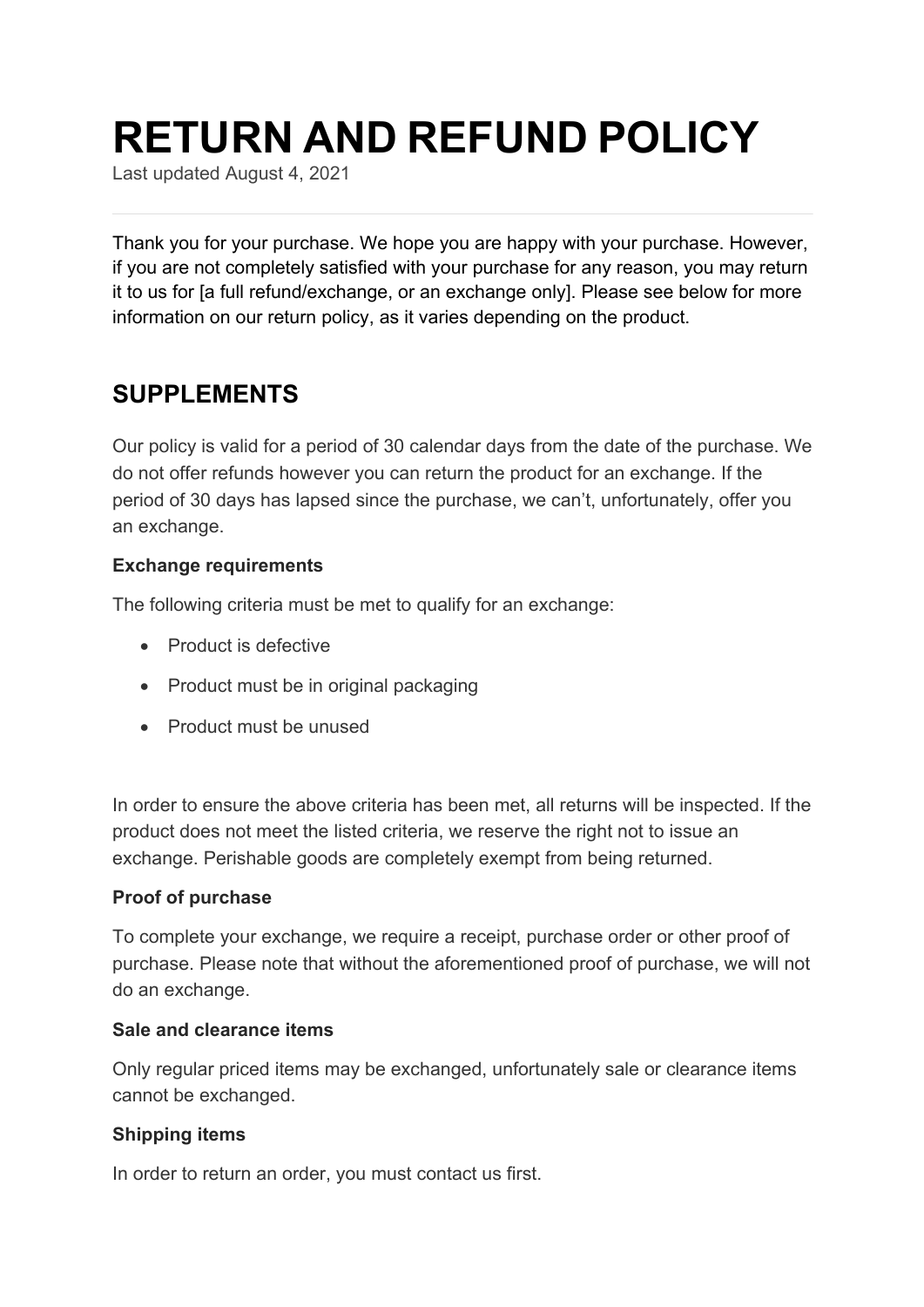Returns can be mailed to: 2885 N Berkeley Lake Road Ste 20. Duluth GA 30096. You will be responsible for paying for the shipping costs with regard to the items that you wish to exchange. We will not refund the shipping costs.

You must take care to ensure that the goods are properly packaged so that they will not be damaged while in transit. If the product is found damaged or used beyond what it takes for us to reasonably inspect it, then we may reject an exchange.

### **Contacting us**

If you would like to contact us concerning any matter relating to this Refund Policy, you may send an email to Support@rocktomic.com.

# **TEST KITS**

No returns or refunds are permitted on all test kits, whether opened or unopened. All sales are final; no exceptions are granted under any circumstances.

# **PERFORMANCE TECH**

### **Fitness Balance Board**

Returns are free.

### **Blue Light Blocker Glasses**

Glasses which arrive damaged or are lost will be sent a new order. Returns come at an additional cost which varies by country.

For more information, please refer to the AliExpress Help Center's FAQ.

### **Gladi8r Leg Recovery System**

In the unlikely event that you are not satisfied with your purchase, you may return it within thirty (30) days of the delivery date. If you purchase the incorrect size attachments, they may be exchanged within thirty (30) days of the delivery date. All returns and exchanges are subject to the conditions listed below:

1) Returns and exchanges must have a Return Merchandise Authorization (RMA) number. Obtain an RMA number by contacting us at